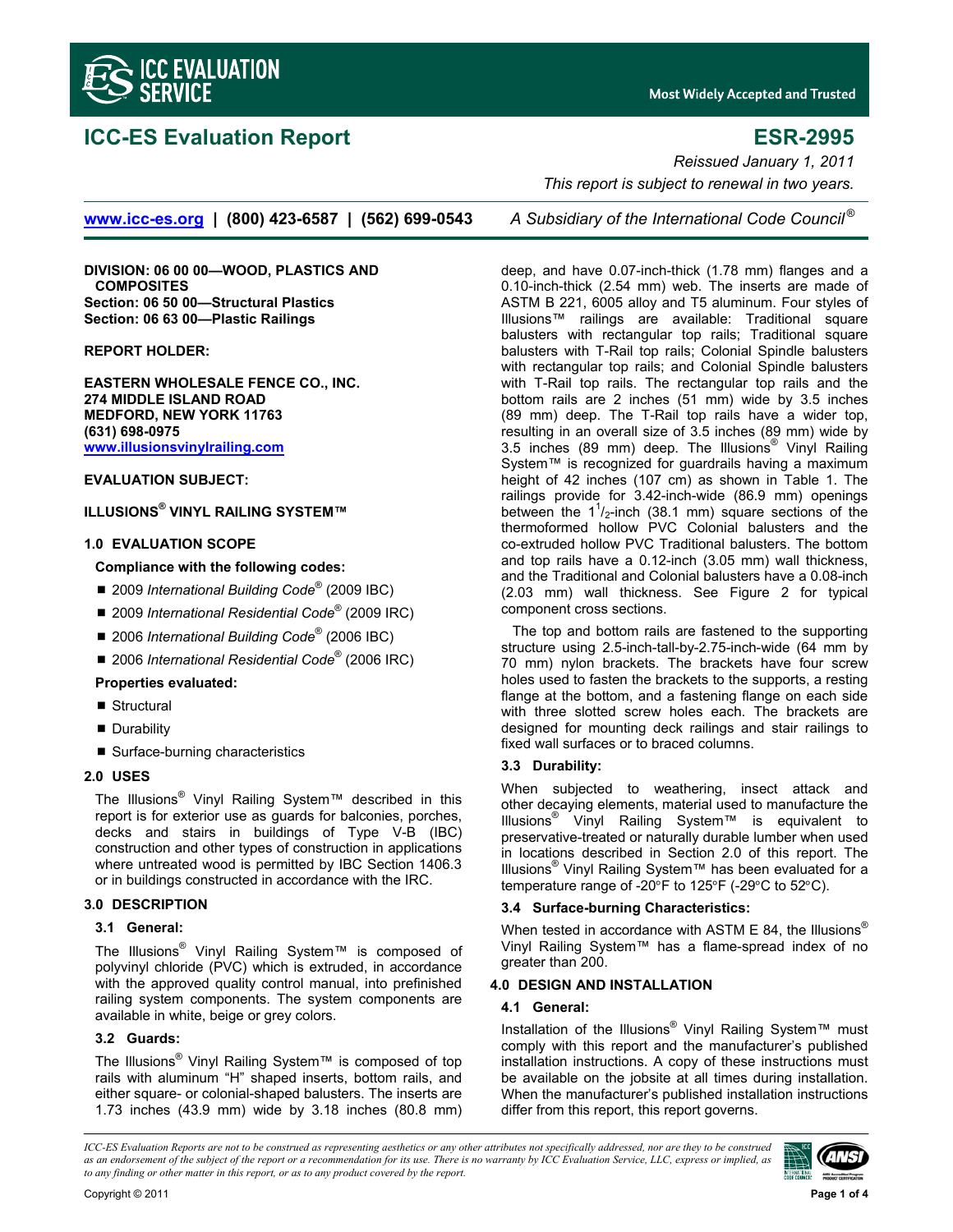# **4.2 Design:**

The Illusions® Vinyl Railing System™ is satisfactory to resist the loads specified in IBC Section 1607.7.1 and IRC Table R301.5, when installed at a maximum edge-ofstructure-to-edge-of-structure spacing as prescribed in Table 1 of this report.

# **4.3 Installation:**

The Illusions® Vinyl Railing System™ has been evaluated for installation between two fixed points, such as walls or columns. The top rails must be reinforced with aluminum "H" shaped inserts, which are provided with the rails. The rails must be installed using the mounting plates supplied by Eastern Wholesale Fence Co., Inc., mounted on the supports at the appropriate heights for the bottom and top rails, with four No.10 by  $1^{1}/_{2}$ -inch-long (38.1 mm) pan-head, stainless steel screws per bracket supplied by the manufacturer. The rails must be secured to the mounting brackets with two No. 10 by  $\frac{3}{4}$ -inch (19.1 mm) stainless steel, pan head, self-tapping screws, making sure the screws engage and penetrate through the aluminum "H" shaped inserts. At stairs, the rails are installed in the same manner, with the bottom rail installed 2 inches above the risers. The attachment method described above for brackets to supports is for fasteners embedded into a wood substrate having a specific gravity of 0.50 (minimum), to a minimum depth of  $1^{3}/_8$  inches (34.9 mm). Additional attachment methods are outside the scope of this report and are required to be submitted to the code official for approval. See Figure 1 for typical railing system installation.

## **5.0 CONDITIONS OF USE**

The Illusions® Vinyl Railing System™ described in this report complies with, or is a suitable alternative to what is specified in, those codes listed in Section 1.0 of this report, subject to the following conditions:

- **5.1** The Illusions® Vinyl Railing System™ described in this report is limited to exterior use as guards for balconies, porches, decks and stairs in buildings of Type V-B (IBC) construction and other types of construction in applications where untreated wood is permitted by IBC Section 1406.3, or in buildings constructed in accordance with the IRC.
- **5.2** Installation must comply with this report, the manufacturer's published installation instructions and the applicable code. Only those fasteners and fastener configurations described in this report have been evaluated for the installation of the Illusions® Vinyl Railing System™. When the manufacturer's published installation instructions differ from this report, this report governs.
- **5.3** The determination of compatibility of the fasteners, metal post mount components and other metal hardware with the supporting construction, including chemically treated wood, is subject to approval by the code official.
- **5.4** Adjustment factors outlined in the AF&PA National Design Standard and applicable codes must not apply to the allowable capacity and maximum spans for the Illusions® Vinyl Railing System™.
- **5.5** The Illusions® Vinyl Railing System™ must be fastened directly to supporting construction. Where required by the code official, engineering calculations and construction documents consistent with this report must be submitted for approval. The calculations must verify that the supporting construction complies with applicable building code requirements and is adequate to resist the loads imparted upon it by the products and systems discussed in this report. The documents must contain details of the attachment to the supporting structure consistent with the requirements of this report. The documents must be prepared by a registered design professional where required by the statutes of the jurisdiction in which the project is to be constructed.
- **5.6** The top rail of the Illusions® Vinyl Railing System™ must not be permitted to be used as a handrail for stairways or ramps.
- **5.7** Posts are outside the scope of this report.
- **5.8** The Illusions<sup>®</sup> Vinyl Railing System™ components are produced in Calverton, New York, under a quality control program with inspections by Architectural Testing, Inc. (AA-676).

# **6.0 EVIDENCE SUBMITTED**

Data in accordance with the ICC-ES Acceptance Criteria for Deck Board Span Ratings and Guardrail Systems (Guards and Handrails) (AC174), dated July 2010.

## **7.0 IDENTIFICATION**

The Illusions® Vinyl Railing System™ components described in this report are identified on each individual piece or on the packaging. The identification includes a production code, the product type, the allowable span, the manufacturer's name (Eastern Wholesale Fence Co., Inc.) and/or trademark (see Figure 3), the inspection agency name and/or logo (see Figure 4), and the ICC-ES evaluation report number (ESR-2995).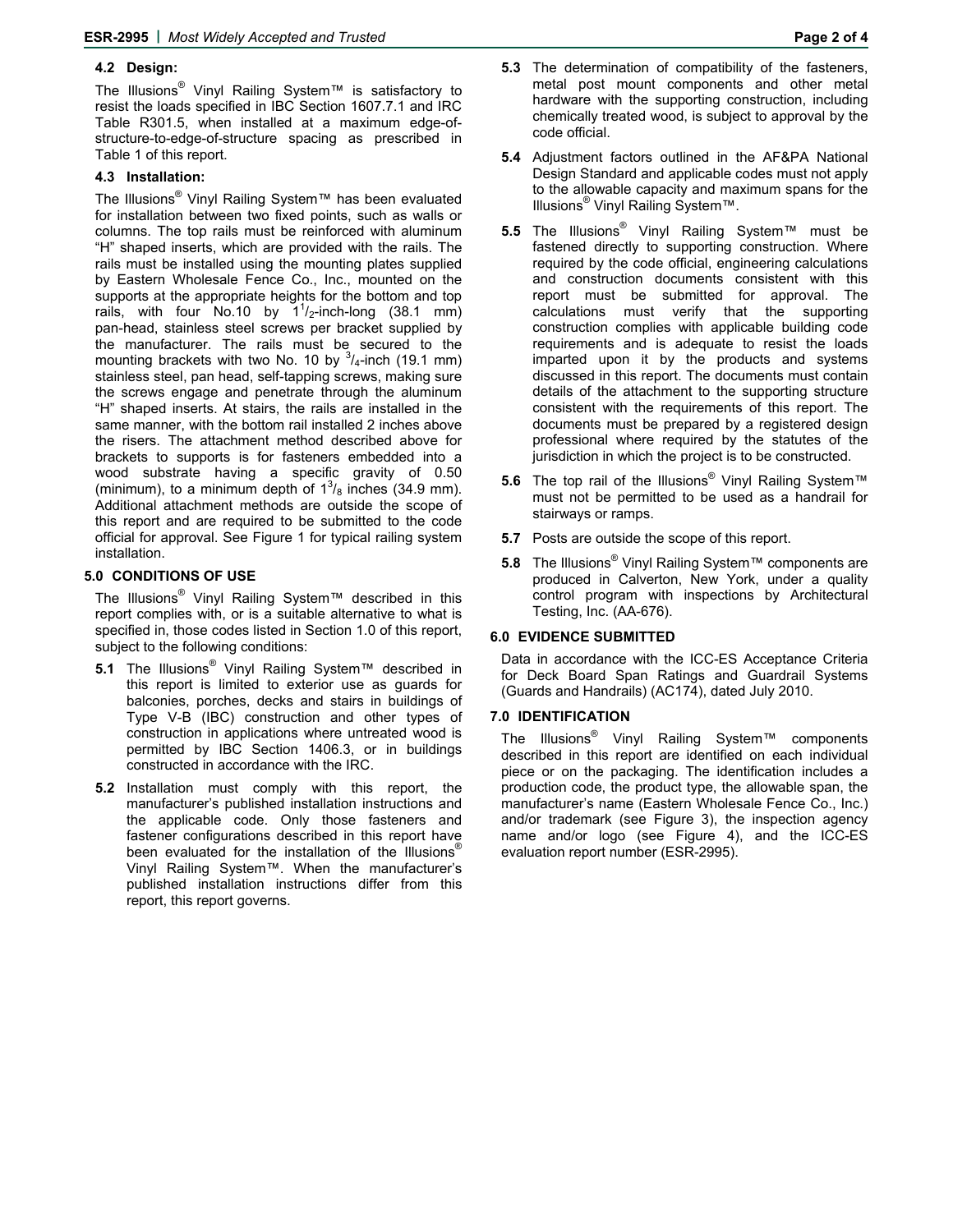#### **TABLE 1—MAXIMUM GUARDRAIL SYSTEM SPANS<sup>1</sup>**

| <b>GUARDRAIL SYSTEM</b>                                                           | <b>GUARDRAIL</b><br><b>TYPE</b> | APPLICABLE BUILDING CODE <sup>2</sup> |            | <b>MAXIMUM SPAN3,4</b> |
|-----------------------------------------------------------------------------------|---------------------------------|---------------------------------------|------------|------------------------|
|                                                                                   |                                 | <b>IBC</b>                            | <b>IRC</b> | (inches)               |
| Colonial balusters with maximum 42-inch-high<br>Rectangular or T-Rail top rail    | Level                           | Yes                                   | Yes        | 92                     |
|                                                                                   | Stair                           | Yes                                   | Yes        | 87.5                   |
| Traditional balusters with maximum 42-inch-high<br>Rectangular or T-Rail top rail | Level                           | Yes                                   | Yes        | 92                     |
|                                                                                   | Stair                           | Yes                                   | Yes        | 87.5                   |

For **SI:** 1 inch = 25.4 mm; 1 ft = 305 mm.

<sup>1</sup>The ability of the supporting construction to resist the reaction from guardrail loads must be justified to the satisfaction of the code official. <sup>2</sup>Indicates compliance with the respective building codes.

<sup>3</sup>Maximum allowable span has been adjusted for durability. No further increases are permitted.<br><sup>4M</sup>aximum apop is massured from adge of support to adge of support.

Maximum span is measured from edge-of-support-to-edge-of-support.